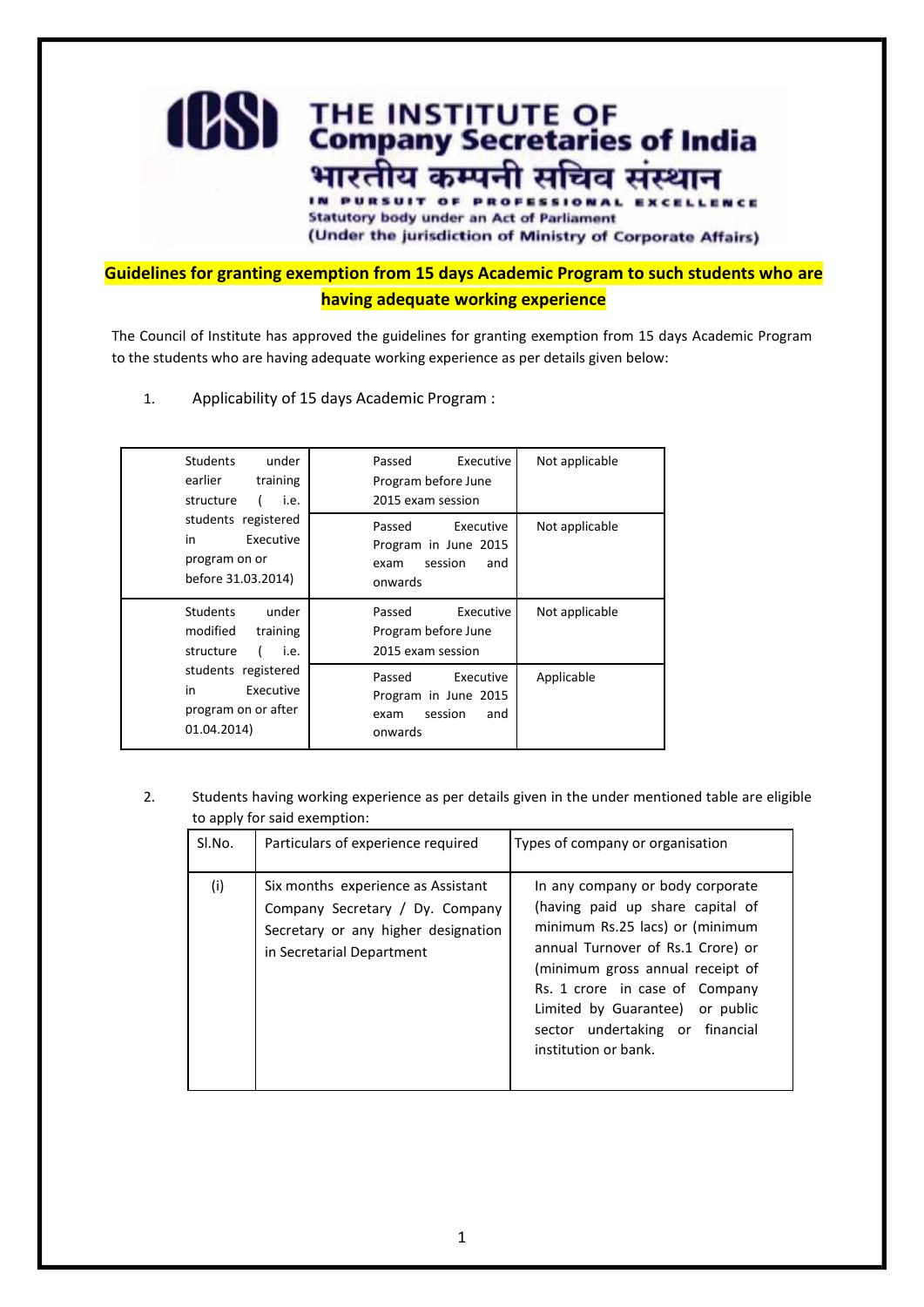| (ii)  | One year as Executive or Officer or<br>any other higher designation in<br>Managerial cadre.                 | In any company or body corporate<br>(having paid up share capital of<br>Rs.25 lac) or (minimum annual<br>turnover of Rs.1 crore) or<br>(minimum gross annual receipt of<br>Rs.1 Crore in case of Company<br>Limited by Guarantee) or public<br>sector undertaking or financial<br>institution or bank or Government |
|-------|-------------------------------------------------------------------------------------------------------------|---------------------------------------------------------------------------------------------------------------------------------------------------------------------------------------------------------------------------------------------------------------------------------------------------------------------|
|       |                                                                                                             | organisation or statutory body or<br>autonomous body or Practising<br>Company Secretaries or firm of<br>Practising Company Secretaries.                                                                                                                                                                             |
| (iii) | One year experience in Clerical or<br>Supervisory or Officer cadre.                                         | In any department of the ministries<br>under State/Central Government                                                                                                                                                                                                                                               |
| (iv)  | One year's continuous practice as Chartered Accountant or Cost & Management<br>Accountant or as an Advocate |                                                                                                                                                                                                                                                                                                                     |

- 3. For claiming the above exemption, student concerned shall be required to submit "Experience Certificate" issued by his/her employer, as per details given below:
	- a) Experience Certificate should be neatly typed/printed on letter head of the company/organisation from where the student concerned has acquired the working experience;
	- b) It should be signed by authorised signatory of the company/organisation. Name, Designation, signature with date and stamp of authorised signatory should be clearly visible;
	- c) It should contain name of student, designation, period of working experience ( from… to …. ), monthly emoluments paid, detailed job profile handled by the candidate;
	- d) Student should also submit documentary evidence in support of paid-up capital /turnover /gross annual receipt/certificate of practice as Chartered Accountant or Cost & Management Accountant or Bar Council registration certificate in case of Advocate/ Documentary proof of continuous practice as CA or CMA or Advocate etc. (whatever applicable, on case to case basis);
	- e) Pass mark sheet of both groups/modules of Executive Program of ICSI
- 4. All supporting documents submitted by students are to be self-attested by the applicant bearing his/her signature & date.